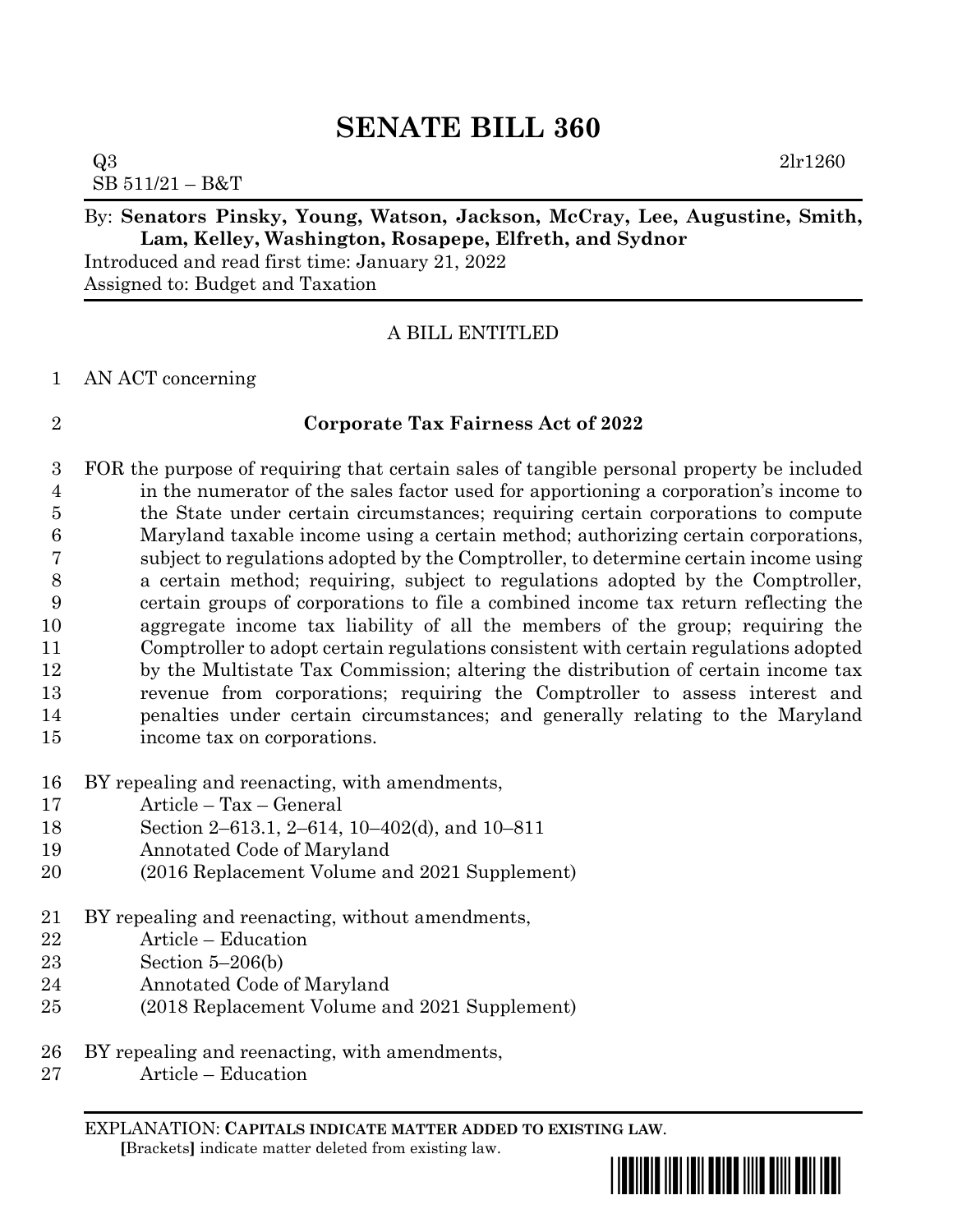| 1<br>$\overline{2}$<br>$\overline{3}$               | Section $5-206(f)$<br>Annotated Code of Maryland<br>(2018 Replacement Volume and 2021 Supplement)                                                                                                                                                                                                                                                                                                                                                                |  |  |  |  |
|-----------------------------------------------------|------------------------------------------------------------------------------------------------------------------------------------------------------------------------------------------------------------------------------------------------------------------------------------------------------------------------------------------------------------------------------------------------------------------------------------------------------------------|--|--|--|--|
| $\overline{4}$<br>$\overline{5}$<br>$\,6$<br>7<br>8 | BY adding to<br>Article – Tax – General<br>Section 10-402.1<br>Annotated Code of Maryland<br>(2016 Replacement Volume and 2021 Supplement)                                                                                                                                                                                                                                                                                                                       |  |  |  |  |
| 9<br>10                                             | SECTION 1. BE IT ENACTED BY THE GENERAL ASSEMBLY OF MARYLAND,<br>That the Laws of Maryland read as follows:                                                                                                                                                                                                                                                                                                                                                      |  |  |  |  |
| 11                                                  | Article - Tax - General                                                                                                                                                                                                                                                                                                                                                                                                                                          |  |  |  |  |
| 12                                                  | $10 - 402.$                                                                                                                                                                                                                                                                                                                                                                                                                                                      |  |  |  |  |
| 13                                                  | (d)<br>(1)<br>In this paragraph:<br>(i)                                                                                                                                                                                                                                                                                                                                                                                                                          |  |  |  |  |
| 14<br>15<br>16<br>17<br>18                          | "manufacturing corporation" means a domestic or foreign<br>1.<br>corporation which is primarily engaged in activities that, in accordance with the North<br>American Industrial Classification System (NAICS), United States Manual, United States<br>Office of Management and Budget, 1997 Edition, would be included in Sector 11, 31, 32, or<br>$33;$ and                                                                                                     |  |  |  |  |
| 19<br>20                                            | "manufacturing corporation" does not include a refiner, as<br>2.<br>defined in $\S$ 10–101 of the Business Regulation Article.                                                                                                                                                                                                                                                                                                                                   |  |  |  |  |
| 21<br>22<br>23<br>24<br>25<br>26                    | If a manufacturing corporation carries on its trade or business<br>(ii)<br>within and outside the State and the trade or business is a unitary business, the part of the<br>corporation's Maryland modified income derived from or reasonably attributable to trade<br>or business carried on in the State shall be determined using a single sales factor<br>apportionment formula, by multiplying its Maryland modified income by 100% of the sales<br>factor. |  |  |  |  |
| 27<br>28<br>29                                      | In filing its tax return for each year, a manufacturing corporation<br>(iii)<br>shall certify that the NAICS Code reported on its Maryland return is consistent with that<br>reported to other government agencies.                                                                                                                                                                                                                                              |  |  |  |  |
| 30<br>31<br>32<br>33                                | If the Comptroller determines that a corporation has submitted<br>(iv)<br>information that incorrectly classifies the corporation as a manufacturing corporation<br>under subparagraph (i) of this paragraph, the Comptroller shall reclassify the corporation<br>in an appropriate manner.                                                                                                                                                                      |  |  |  |  |
| 34                                                  | (2)<br>Except as provided in paragraphs (1) and (3) of this subsection:                                                                                                                                                                                                                                                                                                                                                                                          |  |  |  |  |
| 35                                                  | for a taxable year beginning after December 31, 2017, but before<br>(i)                                                                                                                                                                                                                                                                                                                                                                                          |  |  |  |  |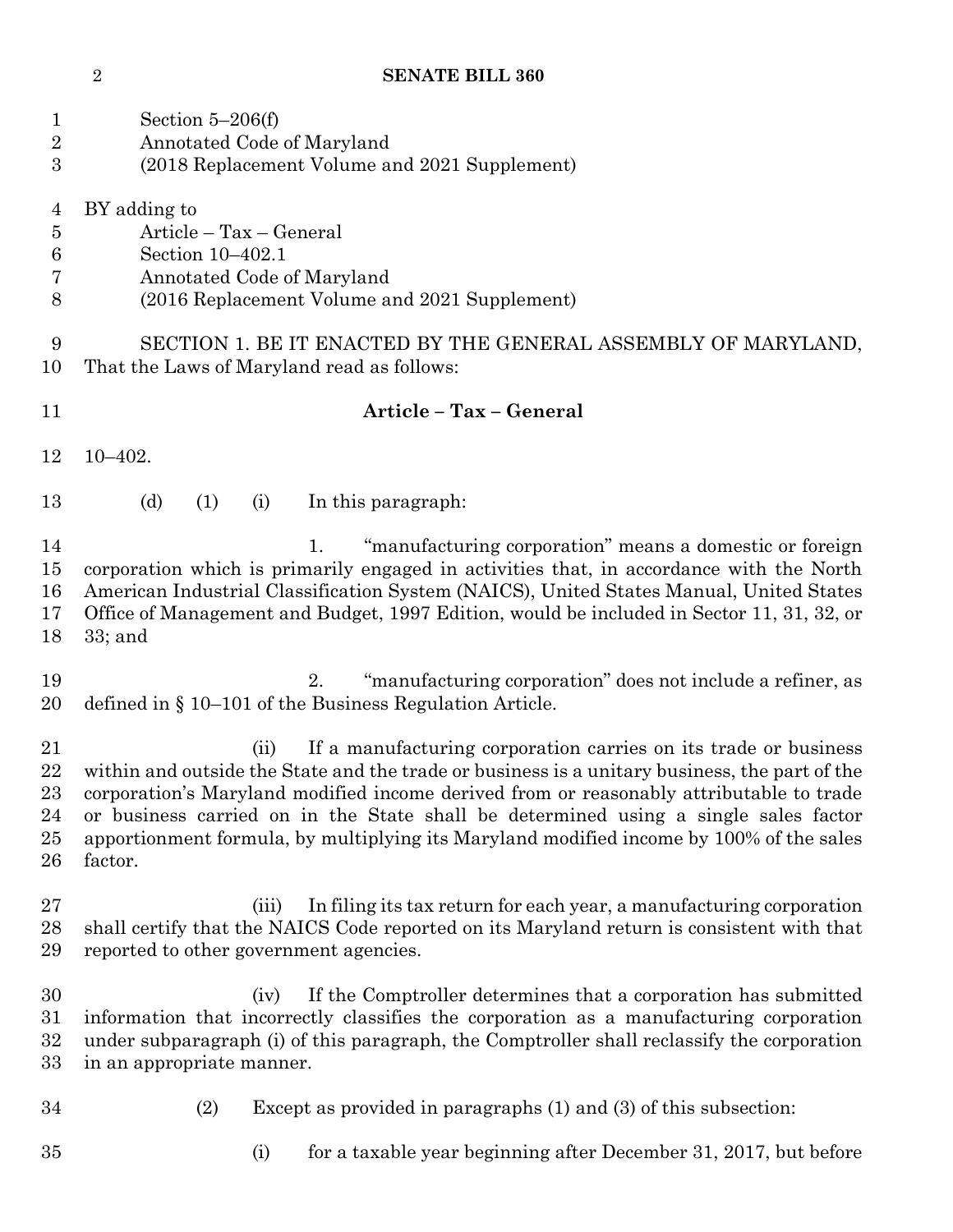#### **SENATE BILL 360** 3

 January 1, 2019, if the trade or business is a unitary business, the part of the corporation's Maryland modified income derived from or reasonably attributable to trade or business carried on in the State shall be determined using a 3–factor apportionment fraction: 1. the numerator of which is the sum of the property factor, the payroll factor, and 3 times the sales factor; and 2. the denominator of which is 5; (ii) for a taxable year beginning after December 31, 2018, but before January 1, 2020, if the trade or business is a unitary business, the part of the corporation's Maryland modified income derived from or reasonably attributable to trade or business carried on in the State shall be determined using a 3–factor apportionment fraction: 11 1. the numerator of which is the sum of the property factor, the payroll factor, and 4 times the sales factor; and 13 2. the denominator of which is 6; (iii) for a taxable year beginning after December 31, 2019, but before January 1, 2021, if the trade or business is a unitary business, the part of the corporation's Maryland modified income derived from or reasonably attributable to trade or business carried on in the State shall be determined using a 3–factor apportionment fraction: 18 18 1. the numerator of which is the sum of the property factor, the payroll factor, and 5 times the sales factor; and 20 2. the denominator of which is 7; (iv) for a taxable year beginning after December 31, 2020, but before January 1, 2022, if the trade or business is a unitary business, the part of the corporation's Maryland modified income derived from or reasonably attributable to trade or business carried on in the State shall be determined using a 3–factor apportionment fraction: 25 1. the numerator of which is the sum of the property factor, the payroll factor, and 6 times the sales factor; and 2. the denominator of which is 8; and 28 (v) for a taxable year beginning after December 31, 2021, if the trade or business is a unitary business, the part of the corporation's Maryland modified income derived from or reasonably attributable to trade or business carried on in the State shall be determined using a single sales factor apportionment formula, by multiplying its Maryland modified income by 100% of the sales factor. (3) (i) Each year a worldwide headquartered company that filed a

federal corporate income tax return for the taxable year may elect to calculate its Maryland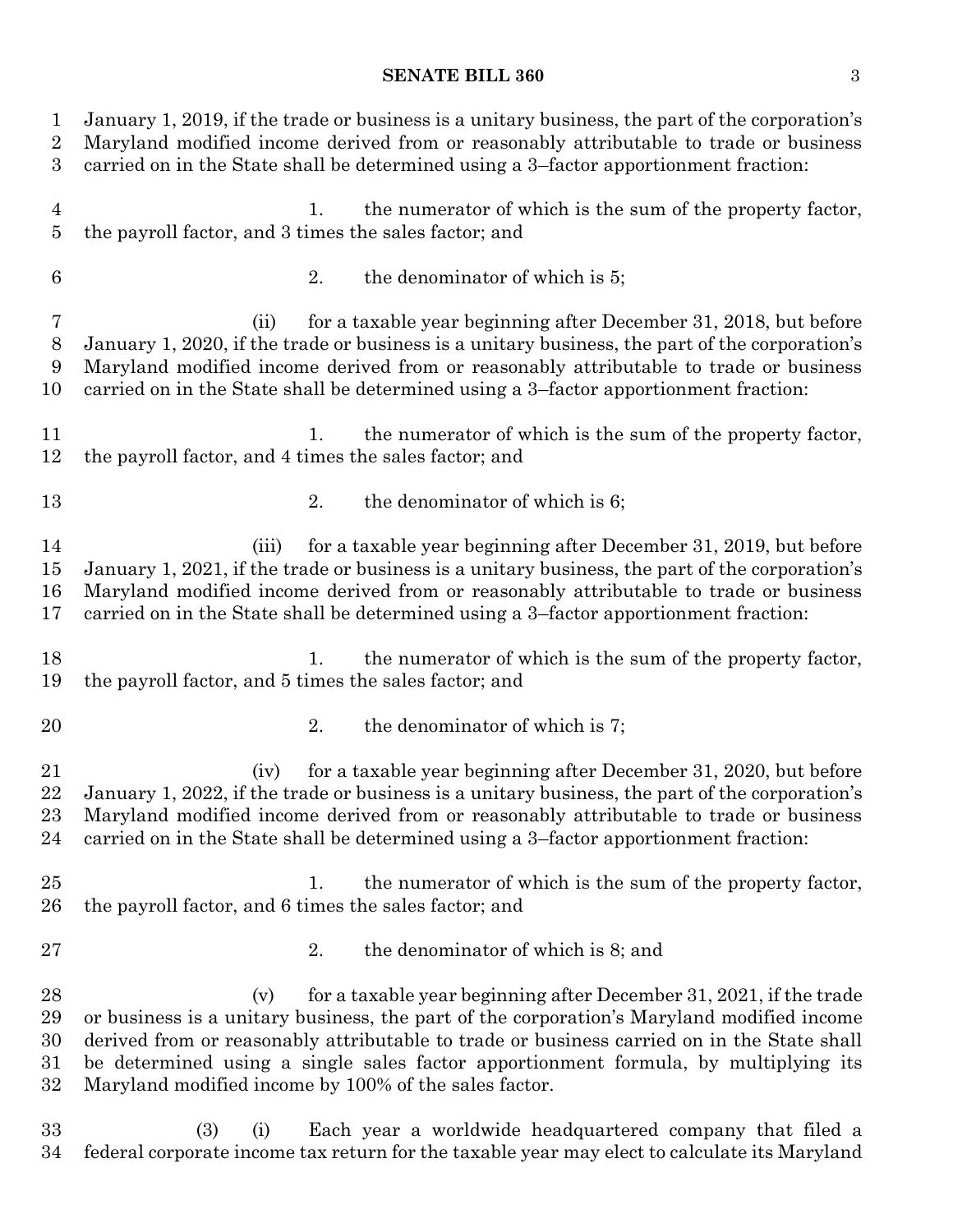#### **SENATE BILL 360**

| 1<br>$\overline{2}$                            | modified income derived from or reasonably attributable to trade or business carried on in<br>the State using a 3-factor apportionment fraction:                                                                                                                                                                                                                                                                                                                                                                                 |  |  |  |  |
|------------------------------------------------|----------------------------------------------------------------------------------------------------------------------------------------------------------------------------------------------------------------------------------------------------------------------------------------------------------------------------------------------------------------------------------------------------------------------------------------------------------------------------------------------------------------------------------|--|--|--|--|
| 3<br>4                                         | the numerator of which is the sum of the property factor,<br>1.<br>the payroll factor, and twice the sales factor; and                                                                                                                                                                                                                                                                                                                                                                                                           |  |  |  |  |
| $\overline{5}$                                 | the denominator of which is 4.<br>2.                                                                                                                                                                                                                                                                                                                                                                                                                                                                                             |  |  |  |  |
| $6\phantom{.}6$<br>7<br>$8\,$<br>9<br>10<br>11 | To determine under subparagraph (i) of this paragraph the<br>(ii)<br>Maryland modified income of a corporation or group of corporations that is a worldwide<br>headquartered company that filed a federal corporate income tax return for the taxable<br>year, gross income from intangible investments, including dividends, interest, royalties,<br>and capital gains from the sale of intangible property, shall be included in the calculation<br>of the numerator based on the average of the property and payroll factors. |  |  |  |  |
| 12<br>13                                       | The property factor under paragraphs $(2)$ and $(3)$ of this subsection shall<br>(4)<br>include:                                                                                                                                                                                                                                                                                                                                                                                                                                 |  |  |  |  |
| 14                                             | rented and owned real property; and<br>(i)                                                                                                                                                                                                                                                                                                                                                                                                                                                                                       |  |  |  |  |
| 15<br>16                                       | tangible personal property located in the State and used in the<br>(ii)<br>trade or business.                                                                                                                                                                                                                                                                                                                                                                                                                                    |  |  |  |  |
| 17<br>18<br>19                                 | (5)<br>(I)<br>SALES OF TANGIBLE PERSONAL PROPERTY SHALL BE<br>INCLUDED IN THE NUMERATOR OF THE SALES FACTOR UNDER PARAGRAPH $(1), (2),$<br>OR (3) OF THIS SUBSECTION IF:                                                                                                                                                                                                                                                                                                                                                         |  |  |  |  |
| 20<br>21<br>22                                 | 1.<br>THE PROPERTY IS DELIVERED OR SHIPPED TO A<br>PURCHASER WITHIN THE STATE, REGARDLESS OF THE FREE ON BOARD (F.O.B.)<br>POINT OR OTHER CONDITIONS OF THE SALE; OR                                                                                                                                                                                                                                                                                                                                                             |  |  |  |  |
| 23<br>24<br>25                                 | 2.<br>THE PROPERTY IS SHIPPED FROM AN OFFICE, A<br>STORE, A WAREHOUSE, A FACTORY, OR ANY OTHER PLACE OF STORAGE IN THE<br>STATE AND THE CORPORATION IS NOT TAXABLE IN THE STATE OF THE PURCHASER.                                                                                                                                                                                                                                                                                                                                |  |  |  |  |
| 26<br>27                                       | <b>FOR</b><br><b>PURPOSES</b><br>(II)<br>OF<br><b>SUBPARAGRAPH</b><br>(I)<br><b>THIS</b><br>OF<br>PARAGRAPH, A CORPORATION IS TAXABLE IN A STATE IF:                                                                                                                                                                                                                                                                                                                                                                             |  |  |  |  |
| 28<br>29<br>30                                 | 1.<br>IN THAT STATE THE CORPORATION IS SUBJECT TO A<br>NET INCOME TAX, FRANCHISE TAX MEASURED BY NET INCOME, FRANCHISE TAX FOR<br>THE PRIVILEGE OF DOING BUSINESS, OR CORPORATE STOCK TAX; OR                                                                                                                                                                                                                                                                                                                                    |  |  |  |  |
| 31<br>32<br>33                                 | 2.<br>THAT STATE HAS JURISDICTION TO SUBJECT THE<br>TAXPAYER TO A NET INCOME TAX, REGARDLESS OF WHETHER, IN FACT, THE STATE<br><b>IMPOSES A TAX.</b>                                                                                                                                                                                                                                                                                                                                                                             |  |  |  |  |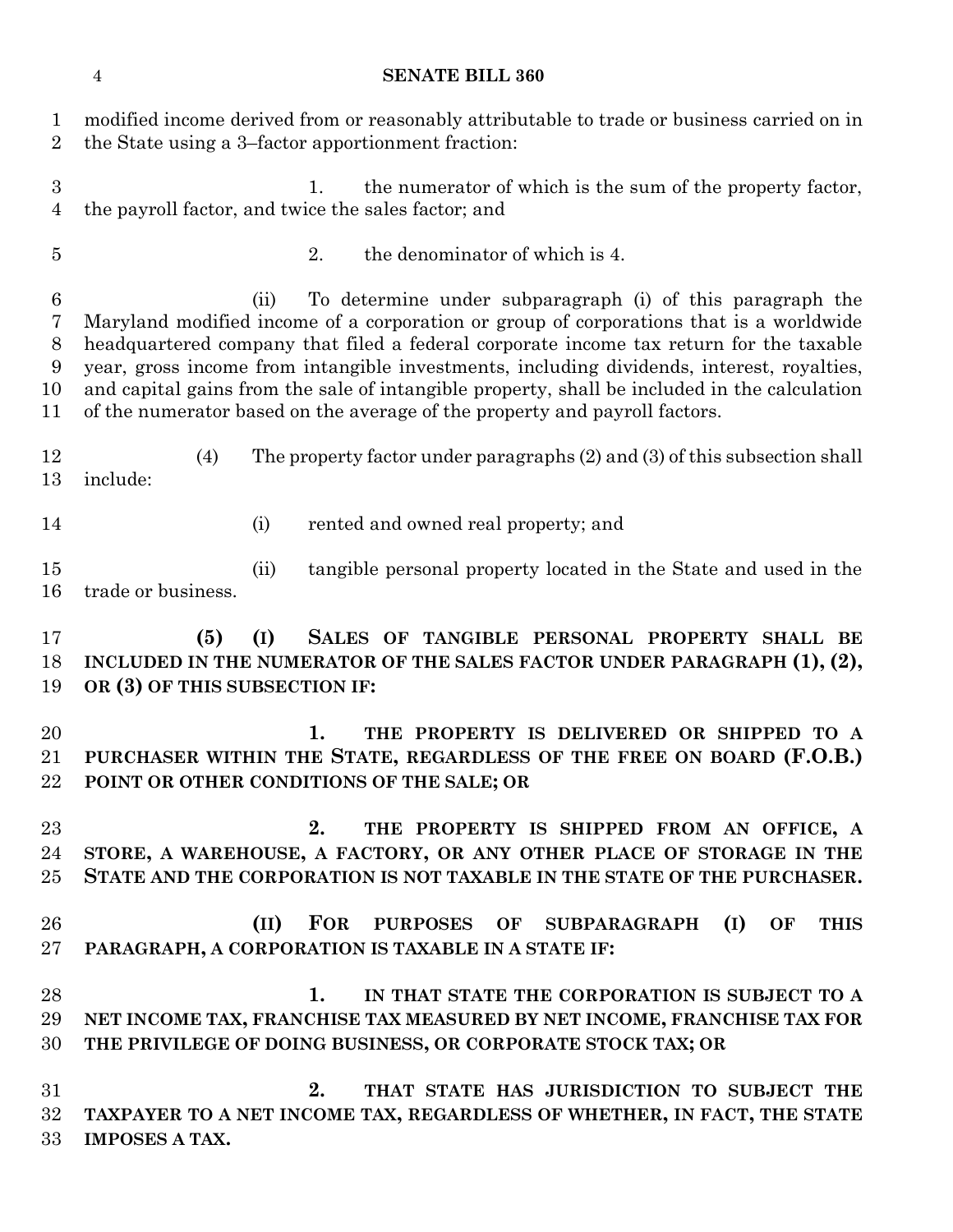#### **SENATE BILL 360** 5

| 1<br>$\overline{2}$        | SECTION 2. AND BE IT FURTHER ENACTED, That the Laws of Maryland read<br>as follows:                                                                                                                                                                                                                                                                                                                                                    |
|----------------------------|----------------------------------------------------------------------------------------------------------------------------------------------------------------------------------------------------------------------------------------------------------------------------------------------------------------------------------------------------------------------------------------------------------------------------------------|
| 3                          | <b>Article - Education</b>                                                                                                                                                                                                                                                                                                                                                                                                             |
| $\overline{4}$             | $5 - 206.$                                                                                                                                                                                                                                                                                                                                                                                                                             |
| $\overline{5}$             | There is the Blueprint for Maryland's Future Fund.<br>(b)                                                                                                                                                                                                                                                                                                                                                                              |
| 6                          | The Fund consists of:<br>(f)                                                                                                                                                                                                                                                                                                                                                                                                           |
| 7<br>$8\phantom{1}$<br>9   | Revenue distributed to the Fund under Title 9, Subtitles 1D and 1E of<br>(1)<br>the State Government Article and $\S$ 2-4A-02, 2-605.1, 2-613.1, 2-1302.1, and<br>$2-1303$ of the Tax – General Article;                                                                                                                                                                                                                               |
| 10                         | Money appropriated in the State budget for the Fund; and<br>(2)                                                                                                                                                                                                                                                                                                                                                                        |
| 11<br>12                   | (3)<br>Any other money from any other source accepted for the benefit of the<br>Fund.                                                                                                                                                                                                                                                                                                                                                  |
| 13                         | Article - Tax - General                                                                                                                                                                                                                                                                                                                                                                                                                |
| 14                         | $2 - 613.1.$                                                                                                                                                                                                                                                                                                                                                                                                                           |
| 15<br>16                   | After making the distribution required under $\S$ 2-613 of this subtitle, of the<br>remaining income tax revenue from corporations, the Comptroller shall distribute:                                                                                                                                                                                                                                                                  |
| 17<br>18                   | [6%] <b>5.5%</b> to the Higher Education Investment Fund established under<br>(1)<br>§ 15–106.6 of the Education Article; and                                                                                                                                                                                                                                                                                                          |
| 19<br>20<br>21             | $(2)$ [9.15% to the General Fund] 7.6% TO THE BLUEPRINT FOR<br>MARYLAND'S FUTURE FUND ESTABLISHED UNDER § 5-206 OF THE EDUCATION<br>ARTICLE.                                                                                                                                                                                                                                                                                           |
| 22                         | $2 - 614.$                                                                                                                                                                                                                                                                                                                                                                                                                             |
| 23<br>24<br>25<br>26<br>27 | Except as provided in paragraph $(2)$ of this subsection, after <b>AFTER</b><br>$\left[ \begin{array}{c} 1 \end{array} \right]$<br>(a)<br>making the distributions required under $\S$ 2-613 and 2-613.1 of this subtitle, the<br>Comptroller shall distribute monthly $[17.2\%]$ 15.5% of the remaining income tax revenue<br>from corporations to a special fund to be distributed as provided in subsection (b) of this<br>section. |
| 28<br>29<br>30             | The percent of the remaining income tax revenue from corporations<br>$\left[ \mathrm{(2)}\right]$<br>distributed to a special fund to be distributed as provided in subsection (b) of this section<br>shall be:                                                                                                                                                                                                                        |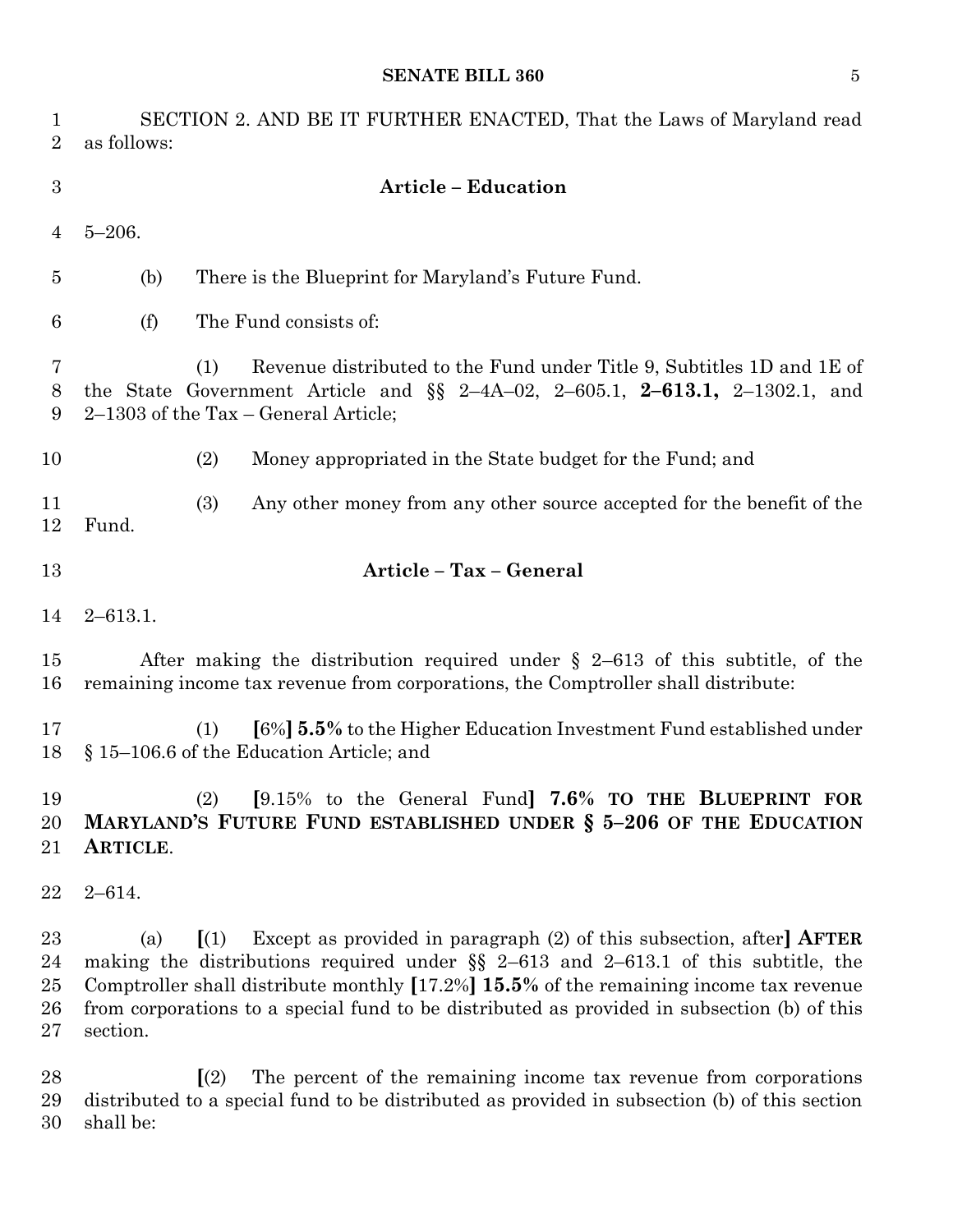|                          | $\,6\,$<br><b>SENATE BILL 360</b> |       |                                                                                                                                                                                                                                                                   |  |  |
|--------------------------|-----------------------------------|-------|-------------------------------------------------------------------------------------------------------------------------------------------------------------------------------------------------------------------------------------------------------------------|--|--|
| 1                        |                                   | (i)   | 24% for the fiscal year beginning July 1, 2011;                                                                                                                                                                                                                   |  |  |
| $\overline{2}$           |                                   | (ii)  | 9.5% for the fiscal year beginning July 1, 2012; and                                                                                                                                                                                                              |  |  |
| $\boldsymbol{3}$<br>4    | before July 1, 2016.              | (iii) | 19.5% for each fiscal year beginning on or after July 1, 2013, but                                                                                                                                                                                                |  |  |
| $\overline{5}$<br>6<br>7 | (b)<br>(1)                        | (i)   | Except as provided in subparagraph (ii) of this paragraph, from<br><b>FROM</b> the special fund, the Comptroller shall distribute an amount equal to [17.2%] 15.5%<br>of the cost to administer the income tax on corporations to an administrative cost account. |  |  |
| $8\,$<br>9               |                                   | (iii) | The percent of the cost to administer the income tax on<br>corporations that is distributed to an administrative cost account shall be:                                                                                                                           |  |  |
| 10                       |                                   |       | 1.<br>24% for the fiscal year beginning July 1, 2011;                                                                                                                                                                                                             |  |  |
| 11                       |                                   |       | 2.<br>9.5% for the fiscal year beginning July 1, 2012; and                                                                                                                                                                                                        |  |  |
| 12<br>13                 | 2013, but before July 1, 2016.    |       | 19.5% for each fiscal year beginning on or after July 1,<br>3.                                                                                                                                                                                                    |  |  |
| 14<br>15<br>16           | (2)                               |       | After making the distribution required under paragraph (1) of this<br>subsection, the Comptroller shall distribute the balance in the special fund to the Gasoline<br>and Motor Vehicle Revenue Account in the Transportation Trust Fund.                         |  |  |
| 17                       | $10 - 402.1.$                     |       |                                                                                                                                                                                                                                                                   |  |  |
| 18<br>19                 | (1)<br>(A)<br><b>INDICATED.</b>   |       | IN THIS SECTION THE FOLLOWING WORDS HAVE THE MEANINGS                                                                                                                                                                                                             |  |  |
| 20                       | (2)                               |       | "COMBINED GROUP" MEANS A GROUP OF CORPORATIONS:                                                                                                                                                                                                                   |  |  |
| 21                       |                                   | (I)   | THAT IS ENGAGED IN A UNITARY BUSINESS;                                                                                                                                                                                                                            |  |  |
| 22<br>23                 |                                   | (II)  | IN WHICH MORE THAN 50% OF THE VOTING STOCK OF EACH<br>MEMBER IS DIRECTLY OR INDIRECTLY OWNED BY:                                                                                                                                                                  |  |  |
| 24<br>25                 | CORPORATE OR NONCORPORATE; OR     |       | A COMMON OWNER OR COMMON OWNERS, EITHER<br>1.                                                                                                                                                                                                                     |  |  |
| 26<br>27                 | GROUP;                            |       | 2.<br>ONE OR MORE MEMBER CORPORATIONS OF THE                                                                                                                                                                                                                      |  |  |
| 28<br>29                 |                                   | (III) | THE MEMBERS OF WHICH ARE SUBJECT TO THE INCOME TAX<br>OR WOULD BE SUBJECT TO THE INCOME TAX IF DOING BUSINESS IN THE STATE; AND                                                                                                                                   |  |  |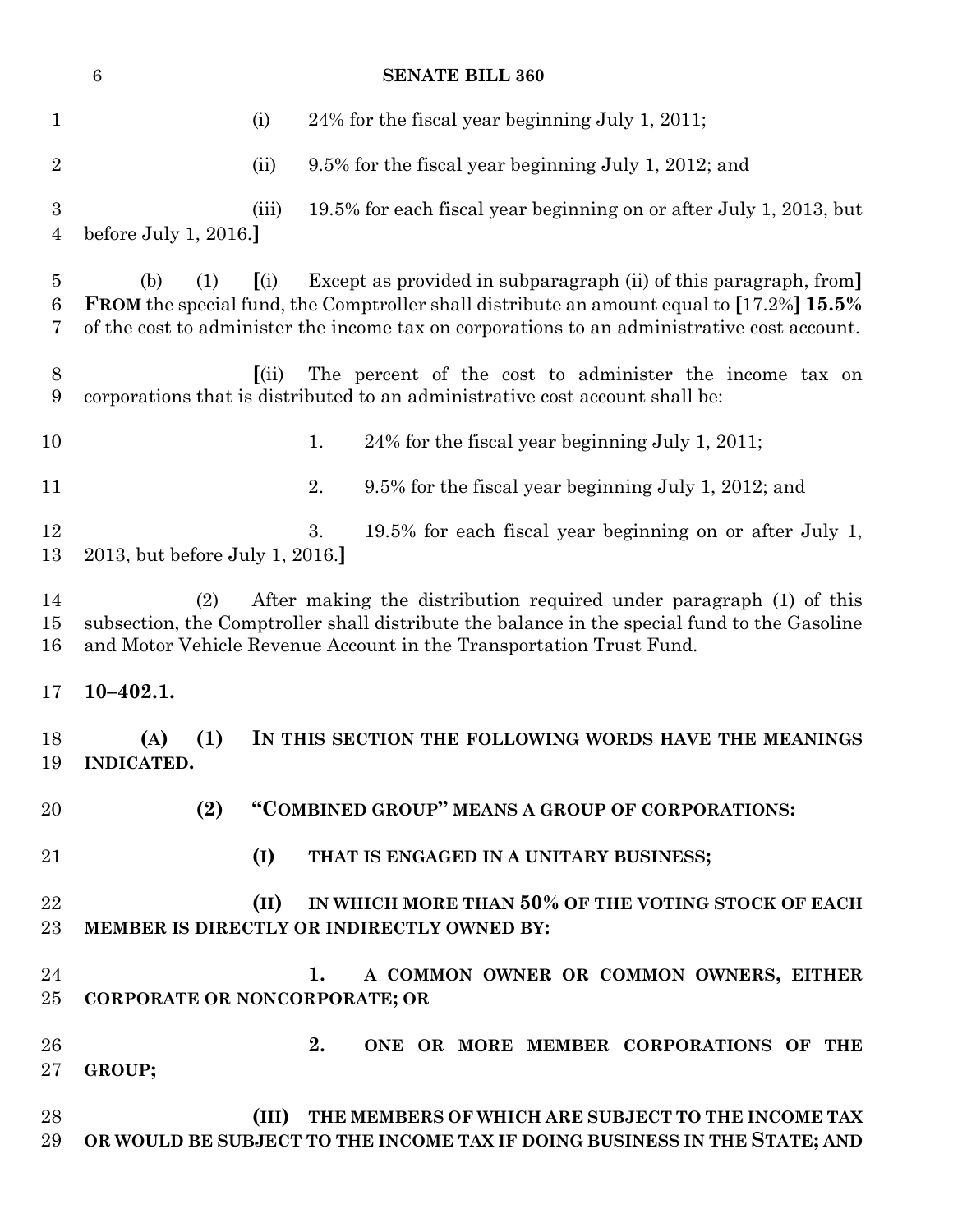**(IV) CONSISTING OF ANY OTHER MEMBERS UNDER THE CIRCUMSTANCES AND TO THE EXTENT PROVIDED IN REGULATIONS ADOPTED BY THE COMPTROLLER TO PREVENT THE AVOIDANCE OF TAX OR TO REFLECT CLEARLY THE INCOME OF ANY MEMBER OF THE COMBINED GROUP FOR ANY PERIOD.**

 **(3) "COMBINED RETURN" MEANS A TAX RETURN FOR THE COMBINED GROUP CONTAINING INFORMATION AS PROVIDED IN THIS SECTION OR OTHERWISE REQUIRED BY THE COMPTROLLER.**

 **(4) "UNITARY BUSINESS" MEANS A SINGLE ECONOMIC ENTERPRISE THAT IS MADE EITHER OF SEPARATE PARTS OF A SINGLE BUSINESS ENTITY OR OF A COMMONLY CONTROLLED GROUP OF BUSINESS ENTITIES THAT ARE SUFFICIENTLY INTERDEPENDENT, INTEGRATED, AND INTERRELATED THROUGH THEIR ACTIVITIES SO AS TO PROVIDE MUTUAL BENEFIT THAT PRODUCES A SHARING OR EXCHANGE OF VALUE AMONG THEM AND A SIGNIFICANT FLOW OF VALUE TO THE SEPARATE PARTS.**

 **(B) (1) THE TERM "UNITARY BUSINESS" SHALL BE CONSTRUED TO THE BROADEST EXTENT ALLOWED UNDER THE U.S. CONSTITUTION.**

 **(2) A BUSINESS CONDUCTED DIRECTLY OR INDIRECTLY BY ONE CORPORATION IS A UNITARY BUSINESS WITH RESPECT TO THAT PORTION OF A BUSINESS CONDUCTED BY ANOTHER CORPORATION THROUGH ITS DIRECT OR INDIRECT INTEREST IN A PARTNERSHIP IF THE REQUIREMENTS OF SUBSECTION (A)(4) OF THIS SECTION ARE SATISFIED, INCLUDING IF THERE IS SYNERGY AND AN EXCHANGE AND FLOW OF VALUE BETWEEN THE TWO PARTS OF THE BUSINESS AND THE TWO CORPORATIONS ARE MEMBERS OF THE SAME COMMONLY CONTROLLED GROUP.**

 **(3) A BUSINESS CONDUCTED BY A PARTNERSHIP SHALL BE TREATED AS CONDUCTED BY ITS PARTNERS, WHETHER DIRECTLY HELD OR INDIRECTLY HELD THROUGH A SERIES OF PARTNERSHIPS, TO THE EXTENT OF THE PARTNER'S DISTRIBUTIVE SHARE OF THE PARTNERSHIP'S INCOME, REGARDLESS OF THE PERCENTAGE OF THE PARTNER'S OWNERSHIP INTEREST OR ITS DISTRIBUTIVE OR ANY OTHER SHARE OF PARTNERSHIP INCOME.**

 **(C) (1) EXCEPT AS PROVIDED BY AND SUBJECT TO REGULATIONS ADOPTED BY THE COMPTROLLER, FOR ALL TAXABLE YEARS BEGINNING AFTER DECEMBER 31, 2022, A CORPORATION ENGAGED IN A UNITARY BUSINESS SHALL FILE A COMBINED RETURN, REPORTING AND PAYING TAX ON WORLDWIDE TAXABLE INCOME AS A COMBINED GROUP, REFLECTING THE AGGREGATE INCOME TAX LIABILITY OF ALL MEMBERS OF THE COMBINED GROUP THAT ARE ENGAGED IN A UNITARY BUSINESS.**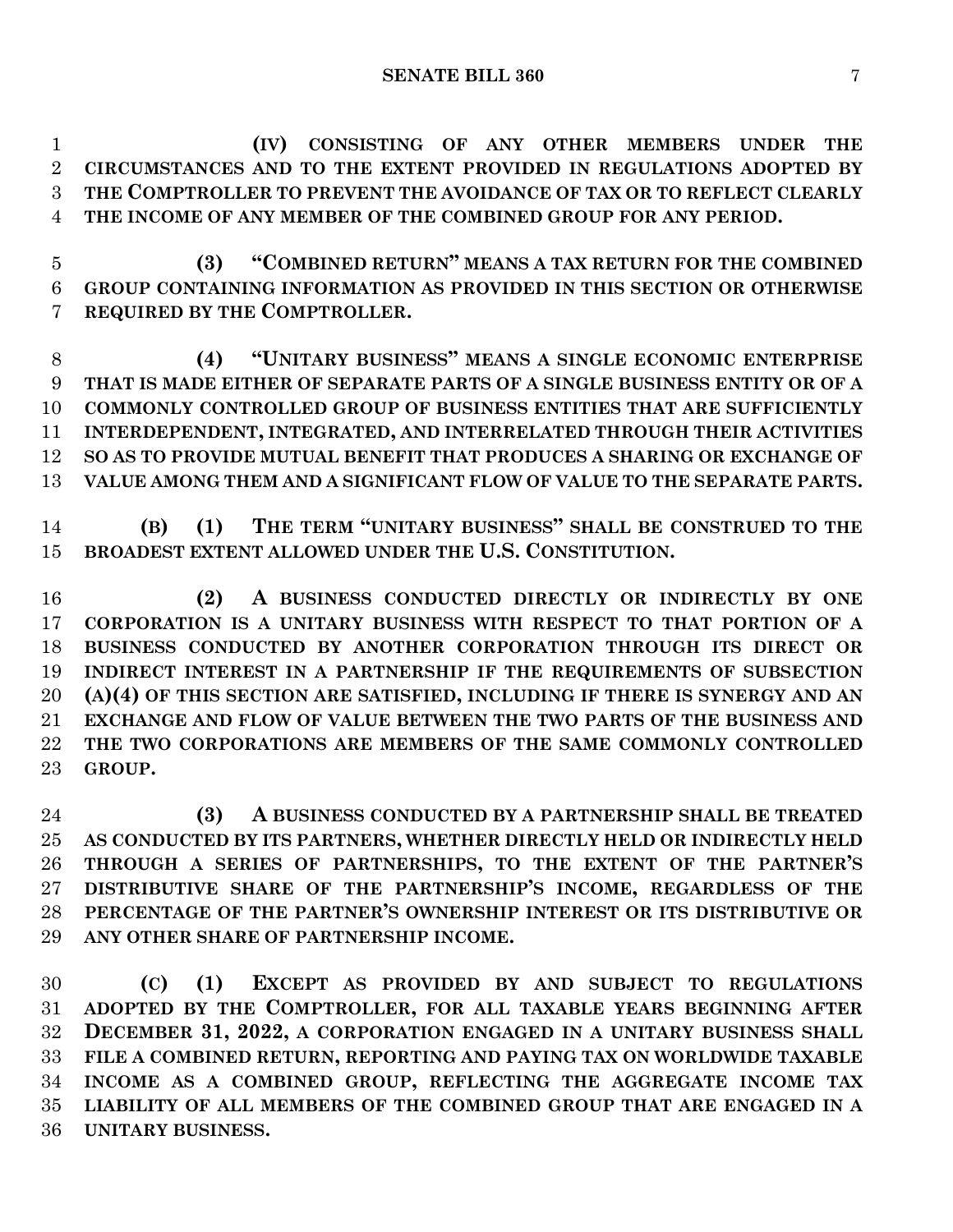**(2) THE TAXABLE INCOME OF A CORPORATION REQUIRED TO FILE UNDER § 10–811(A)(2) OF THIS TITLE IS EQUAL TO THE COMBINED GROUP'S MARYLAND MODIFIED INCOME AS ADJUSTED UNDER SUBSECTION (D)(3) OF THIS SECTION.**

 **(D) (1) THE MARYLAND MODIFIED INCOME OF THE COMBINED GROUP EQUALS THE PRODUCT OF:**

 **(I) THE COMBINED GROUP'S APPORTIONABLE MARYLAND MODIFIED INCOME, AS DETERMINED UNDER PARAGRAPH (2) OF THIS SUBSECTION AND ADJUSTED UNDER PARAGRAPH (3) OF THIS SUBSECTION; AND**

 **(II) THE COMBINED GROUP'S MARYLAND APPORTIONMENT FACTOR, AS DETERMINED UNDER PARAGRAPH (4) OF THIS SUBSECTION.**

 **(2) (I) SUBJECT TO SUBPARAGRAPHS (II) THROUGH (IV) OF THIS PARAGRAPH, THE APPORTIONABLE MARYLAND MODIFIED INCOME OF THE COMBINED GROUP EQUALS THE SUM OF THE CORPORATION AND EACH MEMBER'S MARYLAND MODIFIED INCOME.**

 **(II) 1. SUBJECT TO SUBSUBPARAGRAPH 2 OF THIS SUBPARAGRAPH, FOR ANY MEMBER INCORPORATED IN THE UNITED STATES OR INCLUDED IN A CONSOLIDATED FEDERAL CORPORATE INCOME TAX RETURN, THE INCOME TO BE INCLUDED IN THE TOTAL APPORTIONABLE INCOME OF THE COMBINED GROUP IS THE MARYLAND MODIFIED INCOME AS CALCULATED UNDER § 10–304 OF THIS TITLE.**

 **2. THE INCOME OF EACH MEMBER SHALL BE CALCULATED ON A SEPARATE RETURN BASIS AS IF THE MEMBER WERE NOT CONSOLIDATED FOR FEDERAL INCOME TAX PURPOSES.**

 **(III) 1. FOR ANY MEMBER NOT INCLUDED UNDER SUBPARAGRAPH (II) OF THIS PARAGRAPH, THE INCOME TO BE INCLUDED IN THE TOTAL INCOME OF THE COMBINED GROUP IS DETERMINED AS PROVIDED UNDER THIS SUBPARAGRAPH.**

 **2. A PROFIT AND LOSS STATEMENT SHALL BE PREPARED FOR EACH FOREIGN BRANCH OR CORPORATION IN THE CURRENCY IN WHICH THE BOOKS OF ACCOUNT OF THE BRANCH OR CORPORATION ARE REGULARLY MAINTAINED.**

 **3. THE PROFIT AND LOSS STATEMENT SHALL BE ADJUSTED TO CONFORM TO GENERALLY ACCEPTED ACCOUNTING PRINCIPLES AS ADOPTED BY THE UNITED STATES FINANCIAL ACCOUNTING STANDARDS BOARD**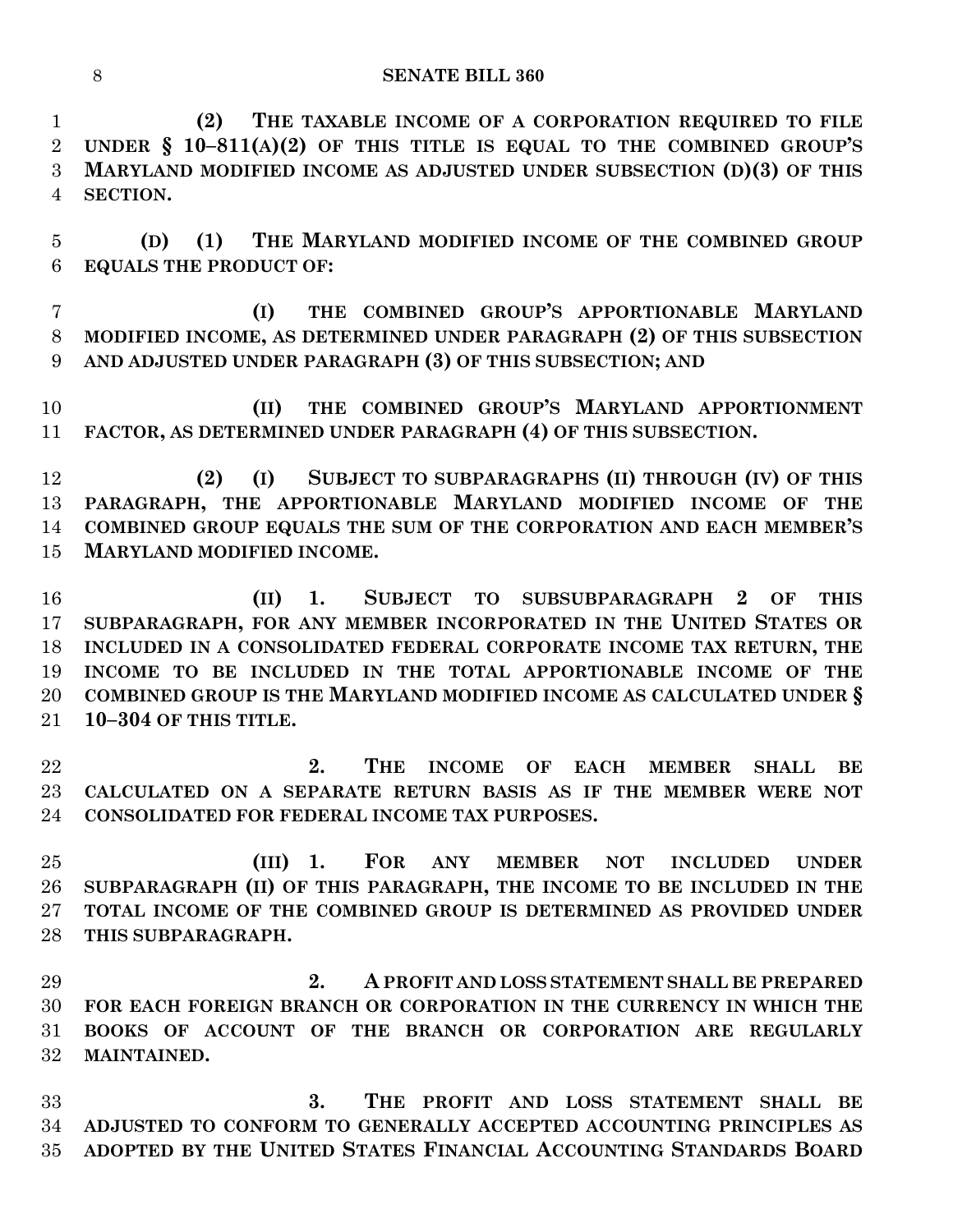**FOR THE PREPARATION OF THE PROFIT AND LOSS STATEMENTS, EXCEPT AS MODIFIED BY REGULATION.**

 **4. EXCEPT AS OTHERWISE PROVIDED BY REGULATION, THE PROFIT AND LOSS STATEMENT OF EACH MEMBER OF THE COMBINED GROUP, AND THE APPORTIONMENT FACTORS RELATED TO EACH STATEMENT, WHETHER UNITED STATES OR FOREIGN, SHALL BE TRANSLATED INTO THE CURRENCY IN WHICH THE PARENT COMPANY MAINTAINS ITS BOOKS AND RECORDS.**

 **5. INCOME APPORTIONED TO THE STATE SHALL BE EXPRESSED IN UNITED STATES DOLLARS.**

 **(IV) IF A UNITARY BUSINESS INCLUDES INCOME FROM A PARTNERSHIP, THE INCOME TO BE INCLUDED IN THE TOTAL INCOME OF THE COMBINED GROUP EQUALS THE DIRECT AND INDIRECT DISTRIBUTIVE SHARE OF THE PARTNERSHIP'S UNITARY BUSINESS INCOME ALLOCATED TO ANY MEMBER OF THE COMBINED GROUP.**

 **(3) THE COMBINED GROUP'S APPORTIONABLE MARYLAND MODIFIED INCOME SHALL BE ADJUSTED TO ELIMINATE INTERCOMPANY TRANSACTIONS AS DETERMINED UNDER THE INTERNAL REVENUE CODE.**

 **(4) (I) SUBJECT TO SUBPARAGRAPH (II) OF THIS PARAGRAPH, THE COMBINED GROUP'S MARYLAND APPORTIONMENT FACTOR IS A FRACTION:**

 **1. THE NUMERATOR OF WHICH IS THE SUM OF THE CORPORATION'S AND EACH MEMBER'S MARYLAND FACTORS UNDER § 10–402 OF THIS SUBTITLE; AND**

 **2. THE DENOMINATOR OF WHICH IS THE SUM OF THE CORPORATION'S AND EACH MEMBER'S FACTORS UNDER § 10–402 OF THIS SUBTITLE.**

 **(II) THE APPORTIONMENT FACTORS OF PASS–THROUGH ENTITY MEMBERS ARE INCLUDED IN THE NUMERATOR UNDER SUBPARAGRAPH (I)1 OF THIS PARAGRAPH AND THE DENOMINATOR UNDER SUBPARAGRAPH (I)2 OF THIS PARAGRAPH TO THE EXTENT OF THE CORPORATION'S DIRECT AND INDIRECT DISTRIBUTIVE SHARE OF THAT ENTITY.**

 **(E) (1) SUBJECT TO REGULATIONS ADOPTED BY THE COMPTROLLER, A CORPORATION THAT IS PART OF A COMBINED GROUP MAY ELECT TO DETERMINE ITS INCOME DERIVED FROM OR ATTRIBUTABLE TO TRADE OR BUSINESS IN THE STATE USING THE WATER'S EDGE METHOD AS DESCRIBED IN THIS SUBSECTION.**

- 
- **(2) UNDER THE WATER'S EDGE METHOD, THE COMBINED GROUP FOR**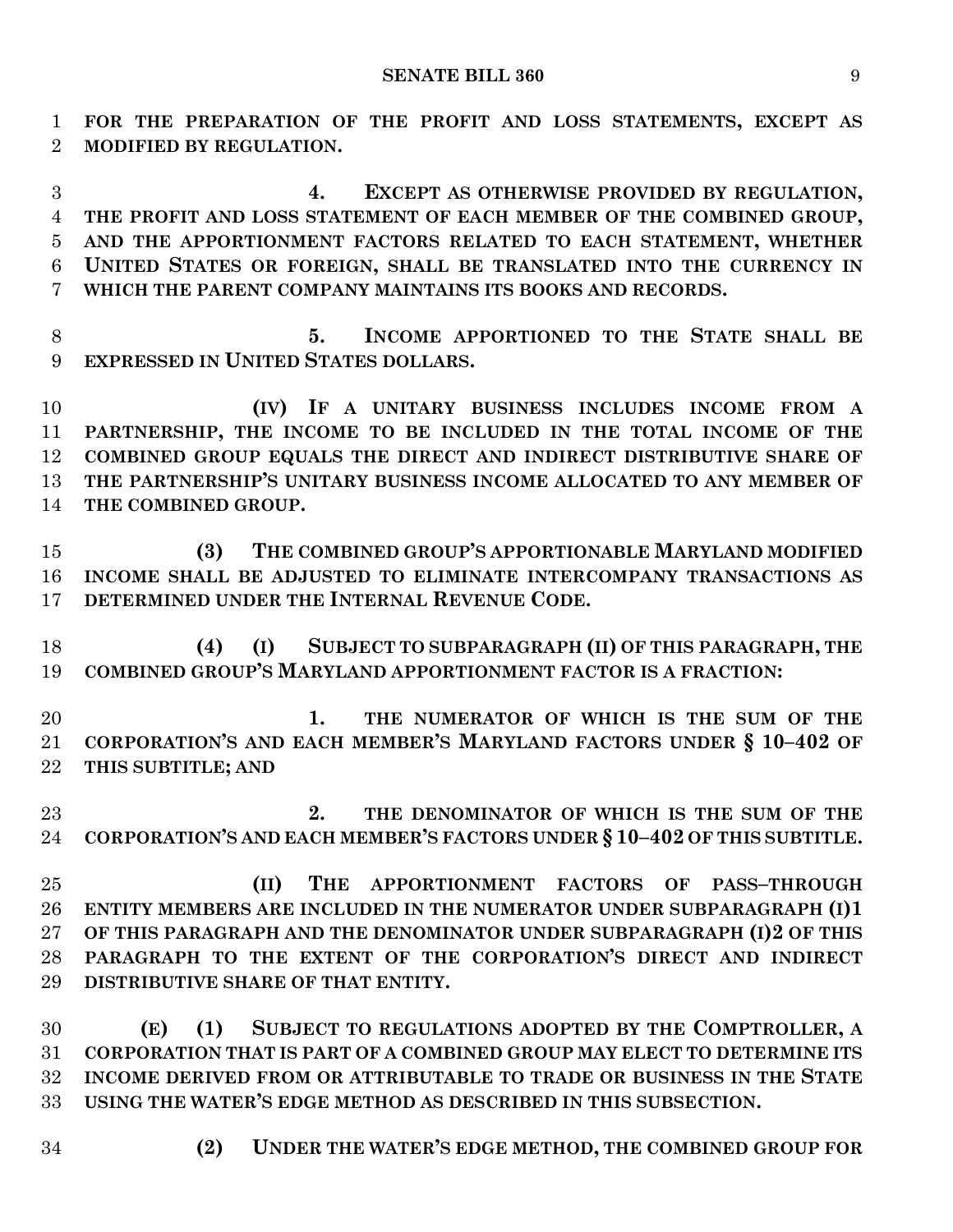**PURPOSES OF THE COMBINED REPORTING METHOD REQUIRED UNDER THIS SECTION SHALL INCLUDE ONLY THE FOLLOWING AFFILIATED ENTITIES:**

 **(I) CORPORATIONS THAT ARE INCORPORATED IN THE UNITED STATES, EXCLUDING CORPORATIONS MAKING AN ELECTION UNDER §§ 931 THROUGH 934 OF THE INTERNAL REVENUE CODE;**

 **(II) DOMESTIC INTERNATIONAL SALES CORPORATIONS, AS DESCRIBED IN §§ 991 THROUGH 994 OF THE INTERNAL REVENUE CODE;**

 **(III) ANY CORPORATION OTHER THAN A BANK, REGARDLESS OF THE PLACE WHERE IT IS INCORPORATED, IF THE AVERAGE OF THE CORPORATION'S PROPERTY, PAYROLL, AND SALES FACTORS WITHIN THE UNITED STATES IS 20% OR MORE;**

 **(IV) EXPORT TRADE CORPORATIONS, AS DESCRIBED IN §§ 970 AND 971 OF THE INTERNAL REVENUE CODE;**

 **(V) A FOREIGN CORPORATION DERIVING GAIN OR LOSS FROM DISPOSITION OF AN INTEREST IN REAL PROPERTY IN THE UNITED STATES TO THE EXTENT RECOGNIZED UNDER § 897 OF THE INTERNAL REVENUE CODE; AND**

 **(VI) UNDER THE CIRCUMSTANCES AND TO THE EXTENT PROVIDED BY REGULATIONS THAT THE COMPTROLLER ADOPTS:**

 **1. A CORPORATION NOT DESCRIBED IN ITEMS (I) THROUGH (V) OF THIS PARAGRAPH TO THE EXTENT OF THE CORPORATION'S INCOME DERIVED FROM OR ATTRIBUTABLE TO SOURCES WITHIN THE UNITED STATES AND THE CORPORATION'S FACTORS ASSIGNABLE TO A LOCATION WITHIN THE UNITED STATES; OR**

 **2. AN AFFILIATED CORPORATION THAT IS A CONTROLLED FOREIGN CORPORATION, AS DEFINED IN § 957 OF THE INTERNAL REVENUE CODE.**

 **(3) THE USE OF THE WATER'S EDGE METHOD IS SUBJECT TO THE TERMS AND CONDITIONS THAT THE COMPTROLLER REQUIRES BY REGULATION, INCLUDING ANY CONDITIONS THAT ARE NECESSARY OR APPROPRIATE TO PREVENT THE AVOIDANCE OF TAX OR TO REFLECT CLEARLY THE INCOME FOR ANY PERIOD.**

 **(F) (1) (I) AN ELECTION TO USE THE WATER'S EDGE METHOD IN ACCORDANCE WITH SUBSECTION (E) OF THIS SECTION IS EFFECTIVE ONLY IF MADE ON A TIMELY FILED, ORIGINAL RETURN FOR A TAX YEAR BY EVERY MEMBER OF THE UNITARY BUSINESS.**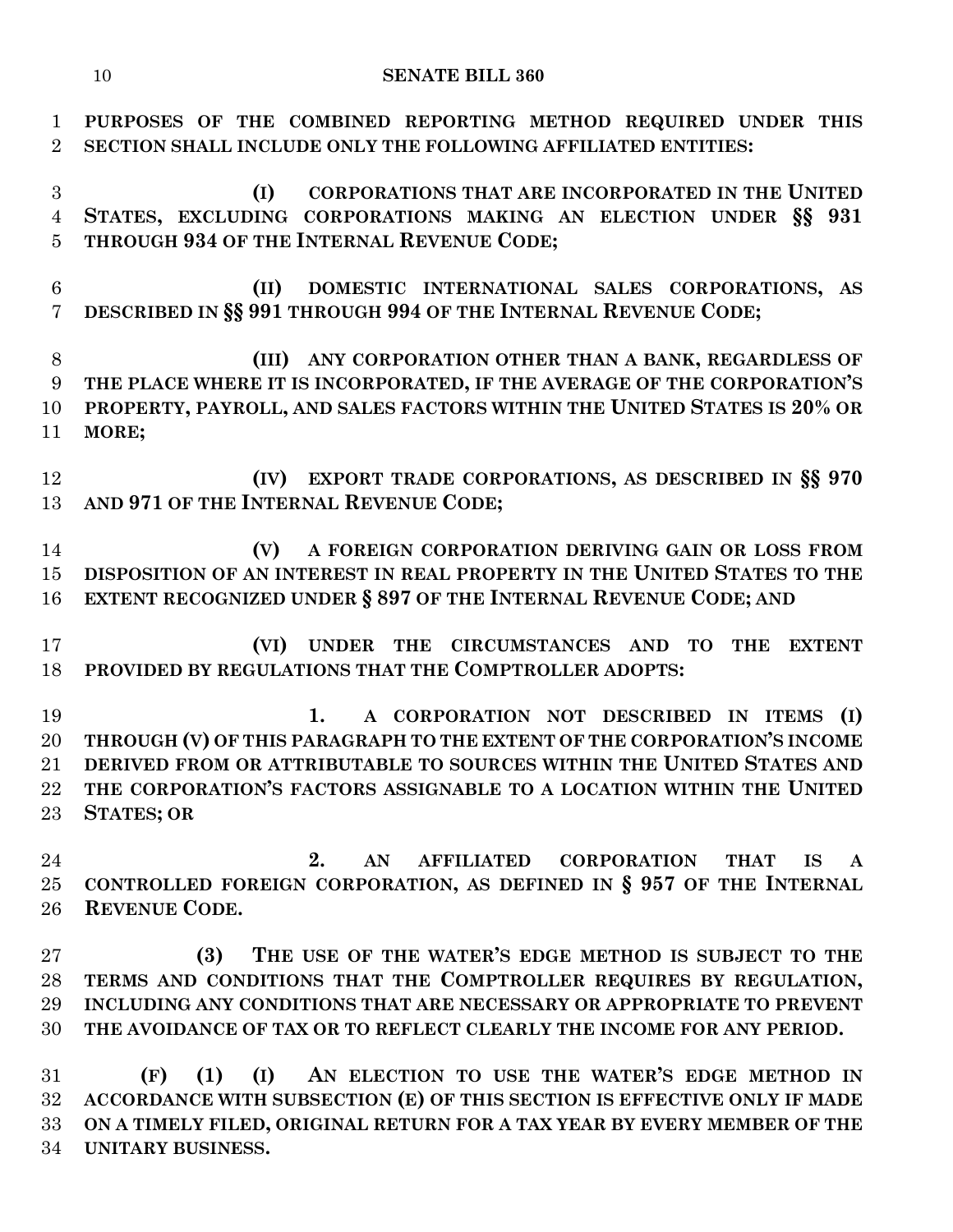**(II) THE COMPTROLLER SHALL DEVELOP REGULATIONS GOVERNING THE IMPACT, IF ANY, ON THE SCOPE OR APPLICATION OF AN ELECTION TO USE THE WATER'S EDGE METHOD, INCLUDING TERMINATION OR DEEMED ELECTION, RESULTING FROM A CHANGE IN THE COMPOSITION OF THE UNITARY BUSINESS, THE COMBINED GROUP, THE TAXPAYER MEMBERS, OR ANY OTHER SIMILAR CHANGE.**

 **(2) AN ELECTION TO USE THE WATER'S EDGE METHOD SHALL CONSTITUTE CONSENT TO THE REASONABLE PRODUCTION OF DOCUMENTS AND TAKING OF DEPOSITIONS IN ACCORDANCE WITH THE MARYLAND RULES.**

 **(3) AT THE DISCRETION OF THE COMPTROLLER, AN ELECTION TO USE THE WATER'S EDGE METHOD MAY BE DISREGARDED IN PART OR IN WHOLE, AND THE INCOME AND APPORTIONMENT FACTORS OF ANY MEMBER OF THE TAXPAYER'S UNITARY GROUP MAY BE INCLUDED IN THE COMBINED REPORT WITHOUT REGARD TO THE PROVISIONS OF THIS SECTION, IF ANY MEMBER OF THE UNITARY GROUP FAILS TO COMPLY WITH ANY PROVISION OF THIS SECTION OR IF A PERSON OTHERWISE NOT INCLUDED IN THE WATER'S EDGE COMBINED GROUP WAS AVAILED OF A SUBSTANTIAL OBJECTIVE OF AVOIDING STATE INCOME TAX.**

- **(4) (I) SUBJECT TO SUBPARAGRAPHS (II) THROUGH (IV) OF THIS PARAGRAPH, AN ELECTION TO USE THE WATER'S EDGE METHOD IS BINDING FOR AND APPLICABLE TO THE TAXABLE YEAR IN WHICH THE ELECTION IS MADE AND ALL TAXABLE YEARS THEREAFTER FOR A PERIOD OF 10 YEARS.**
- **(II) AN ELECTION TO USE THE WATER'S EDGE METHOD MAY BE WITHDRAWN OR REINSTITUTED AFTER WITHDRAWAL, BEFORE THE EXPIRATION OF THE 10–YEAR PERIOD, ONLY ON WRITTEN REQUEST FOR REASONABLE CAUSE AND ONLY WITH THE WRITTEN PERMISSION OF THE COMPTROLLER.**

 **(III) IF THE COMPTROLLER GRANTS A WITHDRAWAL OF THE ELECTION UNDER SUBPARAGRAPH (II) OF THIS PARAGRAPH, THE COMPTROLLER SHALL IMPOSE REASONABLE CONDITIONS AS NECESSARY TO PREVENT THE EVASION OF TAX OR TO CLEARLY REFLECT INCOME FOR THE ELECTION PERIOD BEFORE OR AFTER THE WITHDRAWAL.**

 **(IV) 1. SUBJECT TO SUBSUBPARAGRAPH 2 OF THIS SUBPARAGRAPH, ON THE EXPIRATION OF THE 10–YEAR PERIOD, A TAXPAYER MAY WITHDRAW FROM THE ELECTION TO USE THE WATER'S EDGE METHOD.**

 **2. THE WITHDRAWAL SHALL BE MADE IN WRITING WITHIN 1 YEAR BEFORE THE EXPIRATION OF THE ELECTION AND IS BINDING FOR A PERIOD OF 10 YEARS, SUBJECT TO THE SAME CONDITIONS AS APPLIED TO THE**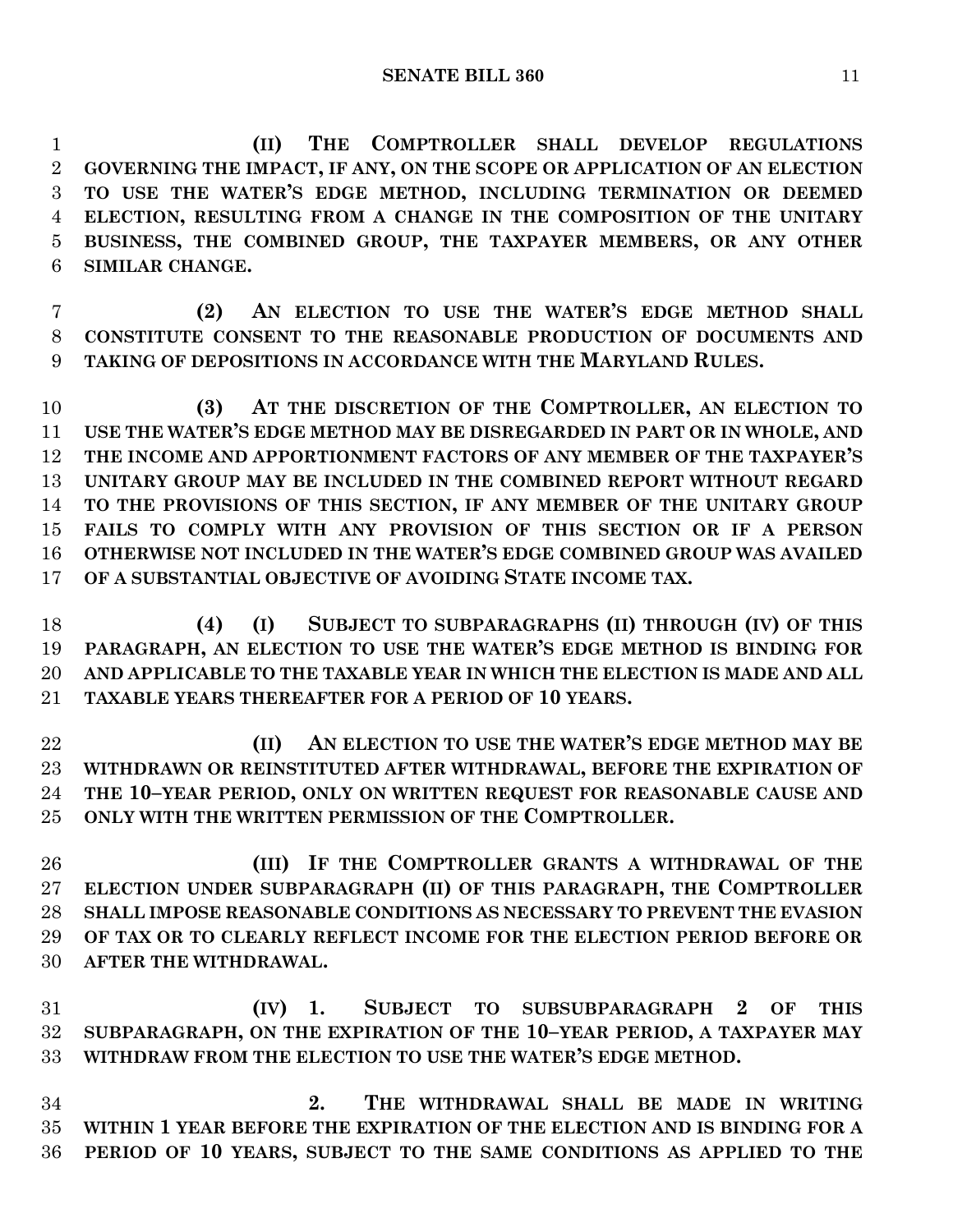**ORIGINAL ELECTION.**

 **3. IF NO WITHDRAWAL IS PROPERLY MADE UNDER THIS SUBPARAGRAPH, THE ELECTION TO USE THE WATER'S EDGE METHOD SHALL REMAIN IN EFFECT FOR AN ADDITIONAL 10–YEAR PERIOD, SUBJECT TO THE SAME CONDITIONS AS APPLIED TO THE ORIGINAL ELECTION.**

 **(G) (1) THE COMPTROLLER SHALL ADOPT REGULATIONS THAT ARE NECESSARY AND APPROPRIATE TO CARRY OUT THIS SECTION.**

 **(2) THE REGULATIONS ADOPTED BY THE COMPTROLLER SHALL BE CONSISTENT WITH THE "PRINCIPLES FOR DETERMINING THE EXISTENCE OF A UNITARY BUSINESS" (REG. IV.1.(B)) OF THE MODEL GENERAL ALLOCATION AND APPORTIONMENT REGULATIONS, AS ADOPTED BY THE MULTISTATE TAX COMMISSION.**

10–811.

 **(A) (1) [**Each member of**] EXCEPT AS PROVIDED BY AND SUBJECT TO REGULATIONS ADOPTED BY THE COMPTROLLER,** an affiliated group of corporations **[**shall file a separate income tax return**] ENGAGED IN A UNITARY BUSINESS SHALL FILE A COMBINED INCOME TAX RETURN REFLECTING THE AGGREGATE INCOME TAX LIABILITY OF ALL THE MEMBERS OF THE AFFILIATED GROUP THAT ARE ENGAGED IN A UNITARY BUSINESS**.

 **(2) THE RETURN REQUIRED UNDER PARAGRAPH (1) OF THIS SUBSECTION SHALL INCLUDE THE INCOME AND APPORTIONMENT FACTORS DETERMINED UNDER § 10–402.1(D) AND (E) OF THIS TITLE, AND ANY OTHER INFORMATION REQUIRED BY THE COMPTROLLER, FOR ALL MEMBERS OF THE COMBINED GROUP WHEREVER LOCATED OR DOING BUSINESS.**

 **(3) (I) EXCEPT AS PROVIDED IN SUBPARAGRAPH (II) OF THIS PARAGRAPH, THE COMBINED RETURN SHALL BE FILED UNDER THE NAME AND FEDERAL EMPLOYER IDENTIFICATION NUMBER OF THE PARENT CORPORATION IF THE PARENT IS A MEMBER OF THE COMBINED GROUP.**

 **(II) IF THERE IS NO PARENT CORPORATION OR IF THE PARENT IS NOT A MEMBER OF THE COMBINED GROUP, THE MEMBERS OF THE COMBINED GROUP SHALL CHOOSE A MEMBER TO FILE THE RETURN.**

 **(III) THE FILING MEMBER UNDER SUBPARAGRAPH (I) OR (II) OF THIS PARAGRAPH SHALL CONTINUE TO FILE THE COMBINED RETURN UNLESS THE FILING MEMBER IS NO LONGER THE PARENT CORPORATION OR NO LONGER A MEMBER OF THE COMBINED GROUP.**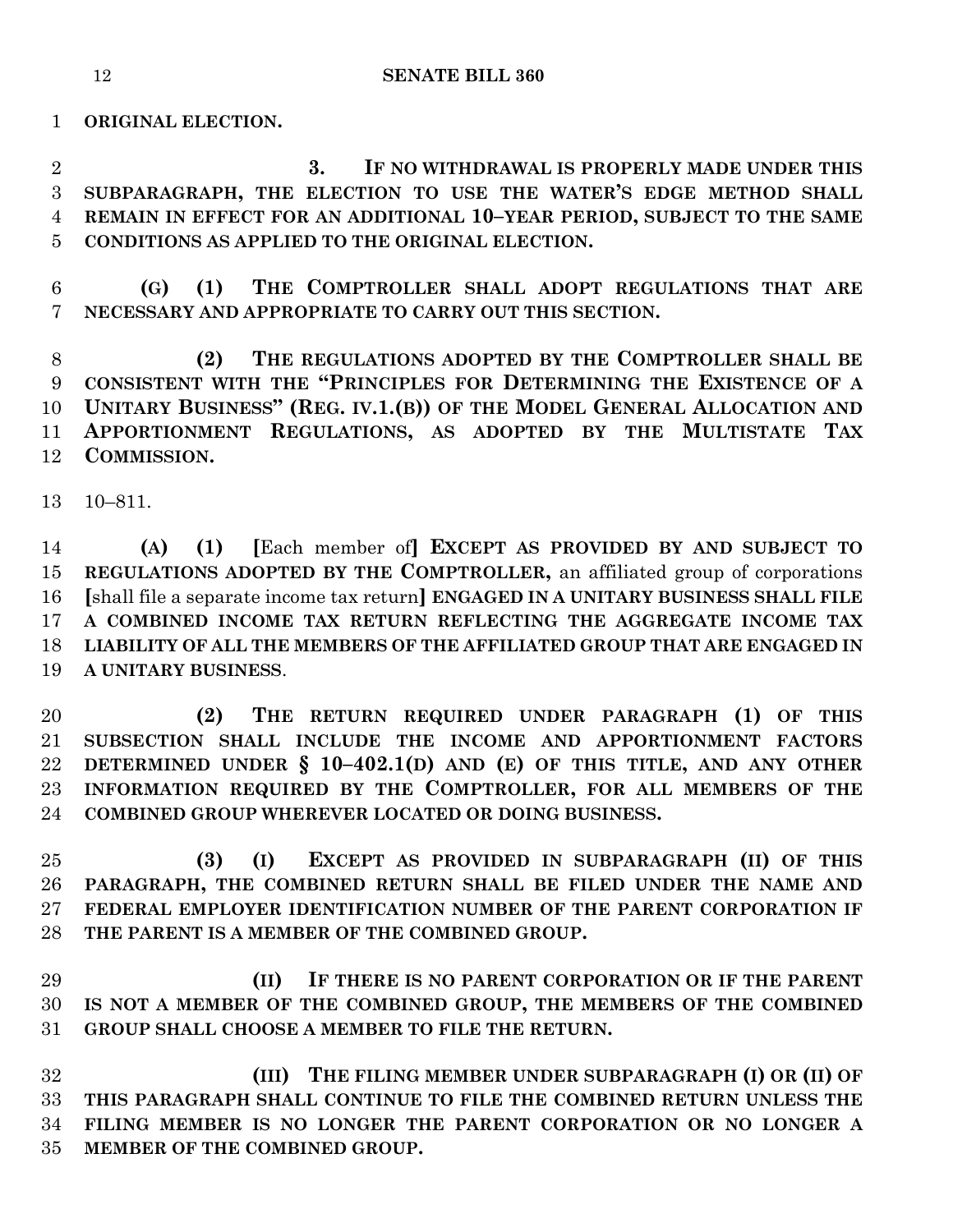**(4) THE RETURN SHALL BE SIGNED BY A RESPONSIBLE OFFICER OF** 

**THE FILING MEMBER ON BEHALF OF THE COMBINED GROUP MEMBERS.**

 **(5) MEMBERS OF THE COMBINED GROUP ARE JOINTLY AND SEVERALLY LIABLE FOR THE TAX LIABILITY OF THE COMBINED GROUP INCLUDED IN THE COMBINED RETURN.**

 **(B) (1) THE COMPTROLLER MAY, BY REGULATION, REQUIRE THAT THE COMBINED RETURN INCLUDE THE INCOME AND ASSOCIATED APPORTIONMENT FACTORS OF ENTITIES THAT ARE NOT INCLUDED IN THE COMBINED REPORT BUT THAT ARE MEMBERS OF A UNITARY BUSINESS IN ORDER TO REFLECT PROPER APPORTIONMENT OF INCOME OF THE ENTIRE UNITARY BUSINESS.**

 **(2) IF THE COMPTROLLER DETERMINES THAT THE REPORTED INCOME OR LOSS OF A TAXPAYER ENGAGED IN A UNITARY BUSINESS WITH A MEMBER NOT INCLUDED IN THE COMBINED GROUP REPRESENTS AN AVOIDANCE OR EVASION OF TAX, THE COMPTROLLER MAY, ON A CASE–BY–CASE BASIS, REQUIRE THAT ALL OR PART OF THE INCOME AND ASSOCIATED APPORTIONMENT FACTORS OF THE MEMBER BE INCLUDED IN THE TAXPAYER'S COMBINED RETURN.**

**(3) THE COMPTROLLER MAY REQUIRE:**

 **(I) THE EXCLUSION OF ONE OR MORE FACTORS, THE INCLUSION OF ONE OR MORE ADDITIONAL FACTORS, OR THE EMPLOYMENT OF ANY OTHER METHOD THAT WILL FAIRLY REPRESENT THE TAXPAYER'S BUSINESS IN THE STATE; OR**

 **(II) THE EMPLOYMENT OF ANY OTHER METHOD TO EFFECTUATE A PROPER REFLECTION OF THE TOTAL AMOUNT OF INCOME SUBJECT TO APPORTIONMENT AND AN EQUITABLE ALLOCATION AND APPORTIONMENT OF THE COMBINED GROUP'S OR ITS MEMBERS' INCOME.**

## **(C) THE COMPTROLLER SHALL ADOPT REGULATIONS THAT ARE NECESSARY AND APPROPRIATE TO CARRY OUT THIS SECTION.**

 SECTION 3. AND BE IT FURTHER ENACTED, That, for a taxable year beginning after December 31, 2021, but before January 1, 2023, notwithstanding §§ 13–602 and 13–702 of the Tax – General Article, the Comptroller shall assess interest and penalties under §§ 13–602 and 13–702 of the Tax – General Article if a corporation pays estimated income tax for the taxable year in an amount less than 90% of the tax required to be shown on the corporation's income tax return for the taxable year.

 SECTION 4. AND BE IT FURTHER ENACTED, That Section 1 of this Act shall be applicable to all taxable years beginning after December 31, 2021.